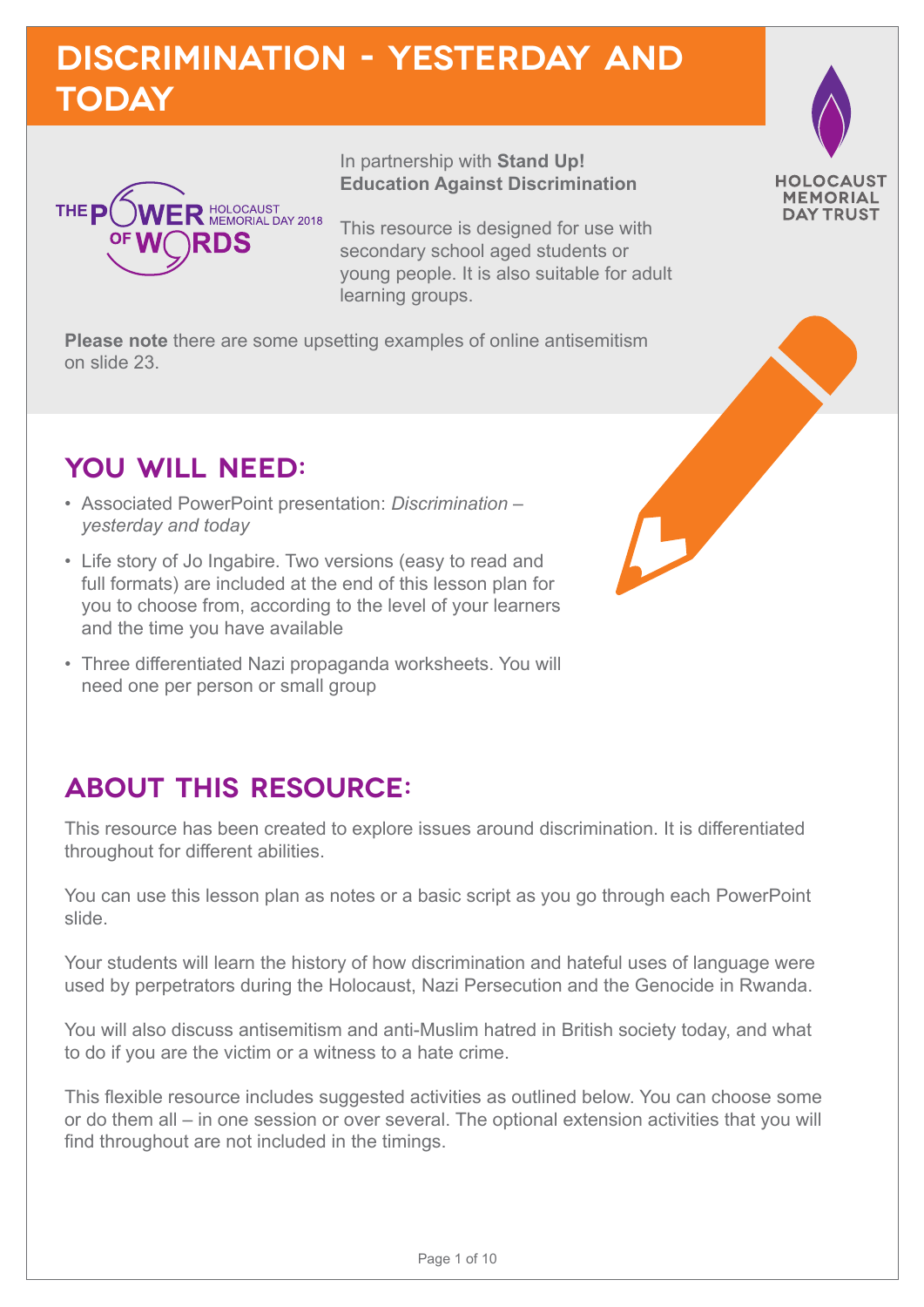| <b>Slides</b> | <b>Content</b>                                                                                           | <b>Approximate time</b> | <b>Learning objective</b>                                                                          |
|---------------|----------------------------------------------------------------------------------------------------------|-------------------------|----------------------------------------------------------------------------------------------------|
| $1 - 2$       | Introduction                                                                                             | 5 minutes               | General                                                                                            |
| $3-5$         | <b>Activity One - What is</b><br>discrimination?                                                         | 10 minutes              | Explain the legal meaning of<br>discrimination in the UK today                                     |
| $6 - 8$       | <b>Activity Two - Can</b><br>words kill? What are the<br>dangers if discrimination<br>goes unchallenged? | 15 minutes              | Examine how discrimination<br>manifests itself in society today,<br>and how it did in Nazi Germany |
| $9 - 11$      | <b>Activity Three - What is</b><br>propaganda?                                                           | 20 minutes +            | Extract examples of words used<br>in genocide and explain the<br>impact of these words             |
| $12 - 13$     | <b>Activity Four - Nazi</b><br>propaganda and<br>antisemitism                                            | 15 minutes +            | Evaluate examples of Nazi<br>propaganda and how it was used<br>to foster hatred                    |
| $14 - 20$     | <b>Activity Five - Who</b><br>else was discriminated<br>against by the Nazis?                            | 10 minutes              | Identify other groups targeted by<br>the Nazis and give examples of<br>why and how                 |
| $21 - 23$     | <b>Activity Six-</b><br><b>Discrimination today</b>                                                      | 15 minutes              | Discrimination in British society<br>today and how to report it                                    |
| 24            | Plenary                                                                                                  | 5 minutes               | General                                                                                            |

## **Introduction (5 minutes)**

#### **(Slide 1) About Holocaust Memorial Day**

Each year on 27 January we mark Holocaust Memorial Day (HMD), to remember:

- the six million Jewish people who were systematically persecuted and murdered by the Nazis and their collaborators during the Holocaust.
- the Nazis' other victims, including Roma and Sinti people, disabled people, gay people, political opponents and many others who faced persecution and death at the hands of the Nazis.
- the millions of men, women and children, who have been murdered in the genocides which followed in Cambodia, Rwanda, Bosnia and Darfur.

The theme for Holocaust Memorial Day is **The power of words**.

Holocaust Memorial Day Trust is the charity that promotes and supports Holocaust Memorial Day across the UK. You can find resources, background information and information to help you organise an activity to mark HMD at **[hmd.org.uk](http://hmd.org.uk)**.

#### **(Slide 2) About Stand Up! Education Against Discrimination**

Stand Up! aims to empower young people in mainstream schools to learn about and act against discrimination, racism, antisemitism and anti-Muslim hatred, whilst developing their social responsibility in the community.

Stand Up! delivers free workshops in schools aimed at students from Year 9 and above. This resource includes an introduction to what their workshop covers. If you are interested, you can book the full workshop by visiting **[standupeducation.org](http://standupeducation.org)**.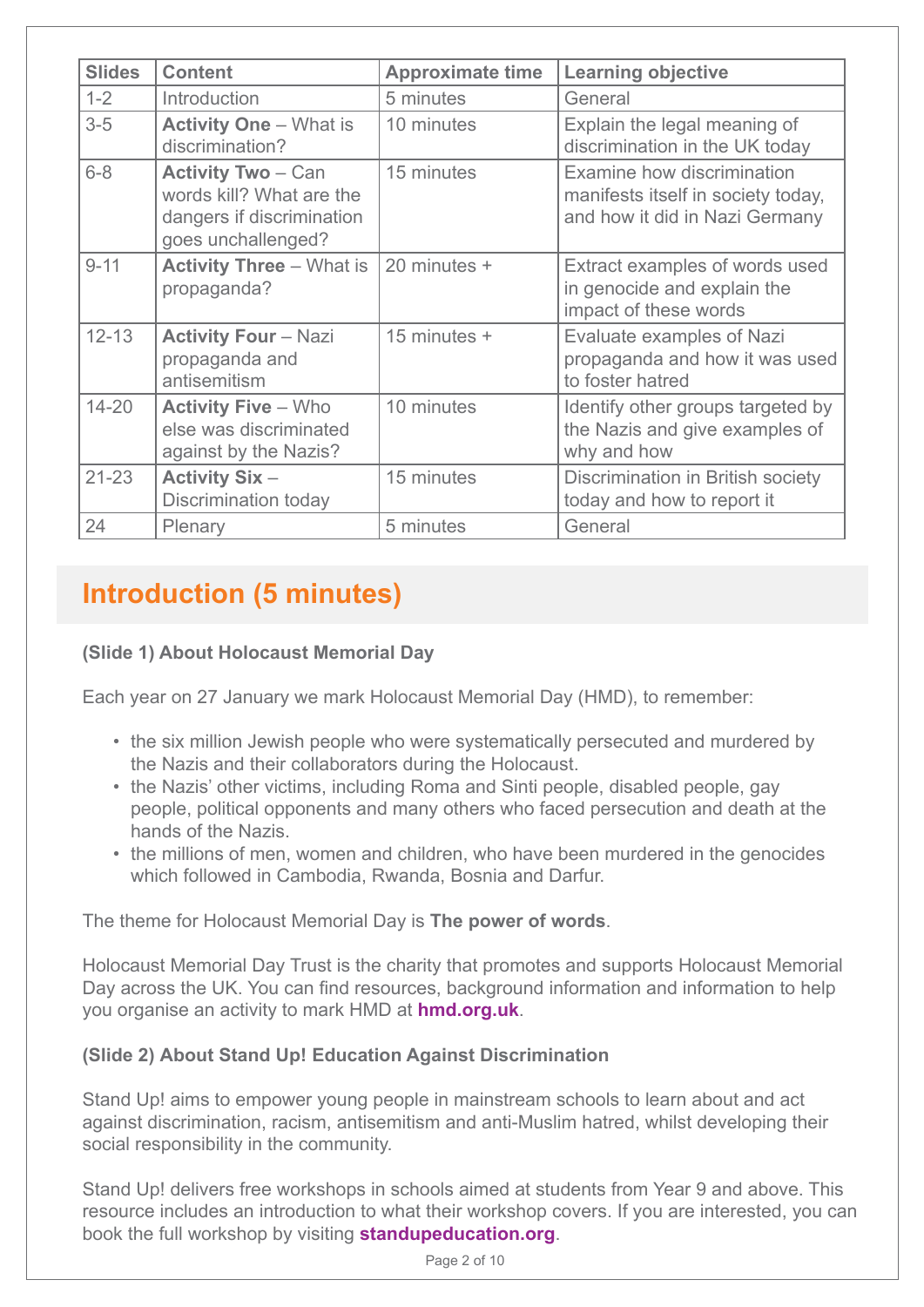## **Activity One (10 minutes)**

#### **What is discrimination?**

**(Slide 3)** Read and discuss the two definitions given. Today we are focusing on definition one.

**Ask your students to take a vote on the question:** Is discrimination illegal in the UK?

**(Slide 4)** Reveal that it is. The Equality Act of 2010 legally protects people from discrimination in the workplace and in wider society. It replaced previous anti-discrimination laws with a single Act to make it easier to understand and strengthen protection.

There are nine 'protected characteristics' under this law. A characteristic is a part of your identity, such as race.

How many of the protected characteristics can your students think of? You may wish to give one example to the class to get them started.

**(Slide 5)** Reveal and discuss the answers:

- Race and ethnicity
- Disability
- Religion or belief
- Age
- Sexual orientation
- Gender
- Gender reassignment

## **Activity Two (15 minutes)**

#### **Can words kill? What are the dangers if discrimination goes unchallenged?**

**(Slide 6)** Show the Holocaust Memorial Day 2017 online film.

(Please note that this film is embedded in the PowerPoint presentation from YouTube, so you will need to be connected to the internet to show it.)

#### **(Slide 7) Questions**

Ask your students to answer the questions in small groups. You may wish to show the film again once they have seen the questions now they know what information they are looking for.

As a whole group discuss the different answers given to these questions.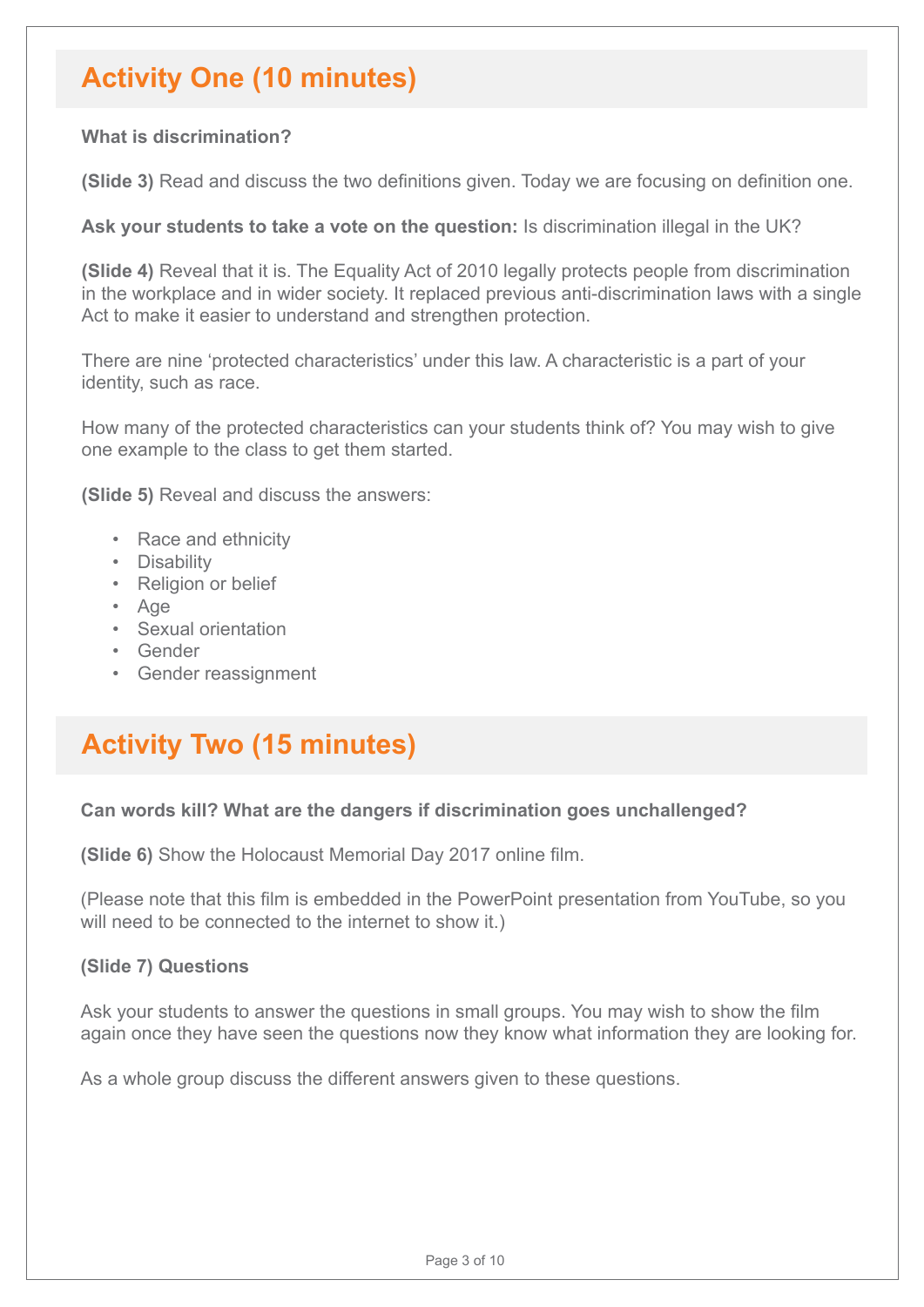*Answers to these questions may include:* 

- **1.** What examples of hatred and prejudice are shown in this film?
	- Jewish gravestones have been vandalised in an antisemitic attack.
	- A young gay man is bullied and beaten because of his sexual orientation.
	- A Muslim woman is intimidated because of her faith whilst waiting for a bus.
	- Bea Green's father was humiliated and attacked in Nazi Germany because he was Jewish.
- **2.** In what ways are humans shown 'doing dastardly things'?
	- Perpetrators of hate crime inflict harm on others (see above).
	- Nazis and their supporters targeted Jews, including Bea Green and her family. They were forced to flee the country to safety.
- **3.** In what ways are humans shown 'doing wonderful things'?
	- A group of helpers clean up the vandalised Jewish cemetery.
	- Team mates of the young gay man wear Rainbow Laces in an act of support.
	- A man comforts the Muslim woman on the bus by offering a tissue.

The answers to the following three questions are:

- **4.** What did the sign around Bea's father's neck say?
	- 'I am a Jew and I shall never again complain to the police.'
- **5.** What is discrimination against Jewish people called?
	- Antisemitism
- **6.** What is the link between the story of what the Nazis did to Bea's father, and the contemporary hate crimes shown in the film?
	- Whilst the government-backed antisemitism that Bea's father experienced is different to the contemporary hate crimes we see in the film, in both examples people are being discriminated against and attacked because of an aspect of their identity.

#### **Extension activity:**

If you have more time, you can find out more about what happened to Bea Green and her father. Her full story, including an extended film of Bea telling her story, can be found at: **[hmd.org.uk/bea](http://hmd.org.uk/bea)**

Some follow up questions for students:

What surprised you in the story? Did anything move you or make you think? Why is it important to listen to experiences like this from survivors of the Holocaust? What would you like to learn more about?

(Students may be left with questions about Nazi Germany, pre-war persecution of Jewish people, or the *Kindertransport*. For further background information and addition teaching resources please visit **[hmd.org.uk](http://hmd.org.uk)**)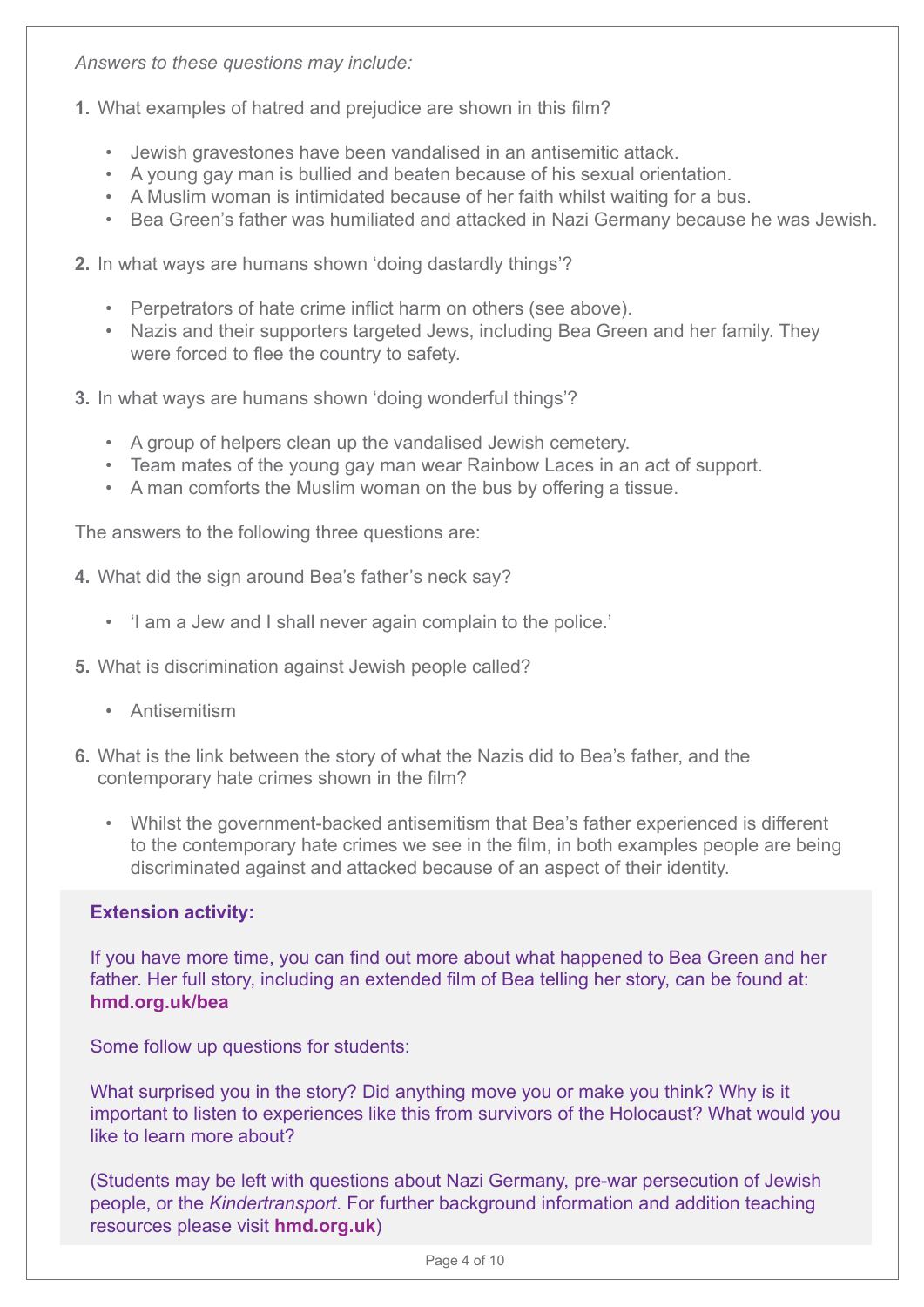**(Slide 8)** What is antisemitism?

Read the definition aloud.

Ask the class: If antisemitism is hatred of Jews, how might non-Jews also experience antisemitism sometimes?

*Answers may include:* 

- If the perpetrator assumes that somebody is Jewish and is then abusive towards them because of this (link this to the idea of stereotypes)
- If the perpetrator is abusive to somebody for having Jewish friends or family

Antisemitism has been referred to as 'The Longest Hatred' and it has survived and mutated throughout history:

Antisemitism began as religious discrimination. The Jews were accused of killing Jesus and it led to a lot of persecution against the Jewish community. Over time this changed into racial antisemitism. This manifested itself in the Holocaust, when the Nazis believed Jews to be of an 'inferior race'. They targeted and killed Jews just because they were born Jewish.

Antisemitism then changed again into modern day antisemitism that is seen today and we will look at this later in the session.

## **Activity Three (20 minutes)**

**What is propaganda?**

**(Slide 9)** Radio propaganda in Rwanda, a case study

Hand out Jo Ingabire's life story.

## **Differentiation**

**Lower ability:** Read through the easy to read life story as a whole class, answering the questions below as you go.

**Medium ability:** Students can read the easy to read life story in small groups or individually, and write down their questions to ask afterwards.

**Higher ability:** Students may benefit from reading Jo's full format life story and answering questions individually or in small groups.

Discuss the life story after reading it. A background sheet on the Genocide in Rwanda is included to help you answer any questions your group may have.

**(Slide 10)** Questions

Divide the students into small groups to discuss the questions provided.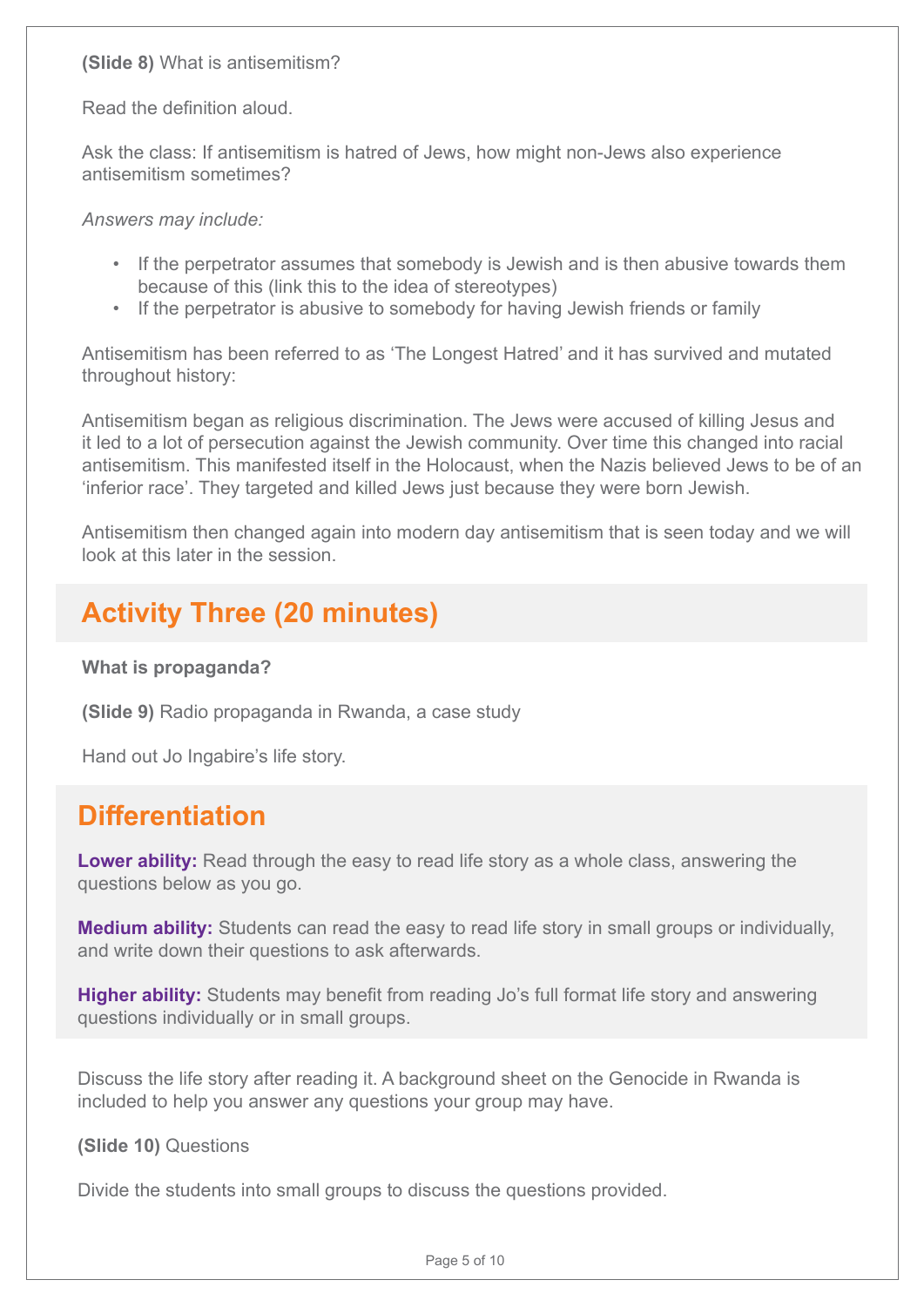As a whole group, discuss your answers to these questions. Answers may include:

- Words used include: cockroaches, snakes, lice, rats, hyenas and weeds.
- Referring to people as animals or similar makes us think about them as not human. All of these words are things that aren't respected – they are 'low' animals and plants subhuman.
- People are encouraged to think of certain groups of people as having the characteristics of those animals, for example: dirty, disease carrying, a pest, sneaky or creepy.
- By calling Tutsi's snakes the Hutus were using an established social reaction that snakes are bad and must be killed, and you can even kill their eggs.
- If we dehumanise people we think of them as different, alien or other. It helps people to overcome the normal human revulsion against murder.

**(Slide 11)** – Definition of propaganda

Propaganda is information, especially of a biased or misleading nature, used to promote a political cause or point of view.

Quick brainstorm – how might propaganda be shared?

*Answers may include:* speeches, posters, newspaper articles, radio broadcasts, books, films, exhibitions, events, songs, blogs, tweets and other social media, websites, images and memes.

Propaganda uses stereotypes and existing prejudices to create caricatures of the victim group, and turn the rest of the population against them.

Propaganda can help to separate the victim group from the rest of society, such as by having designated areas for different groups, removing the victim group from workplaces and classroom etc.

The victim group is often blamed for large problems in society. This is called 'scapegoating'.

## **Activity Four (15 minutes)**

#### **Nazi propaganda and antisemitism**

**(Slide 12)** Background to the Holocaust

The Nazis came to power in Germany in 1933, led by Adolf Hitler. The Nazis used propaganda and changed laws to deny human rights to Jews. They used centuries of antisemitism as their foundation.

Between 1941 and 1945, the Nazis attempted to annihilate all of Europe's Jews. This systematic and planned attempt to murder European Jewry is known as the Holocaust. In total the Nazis murdered six million Jews.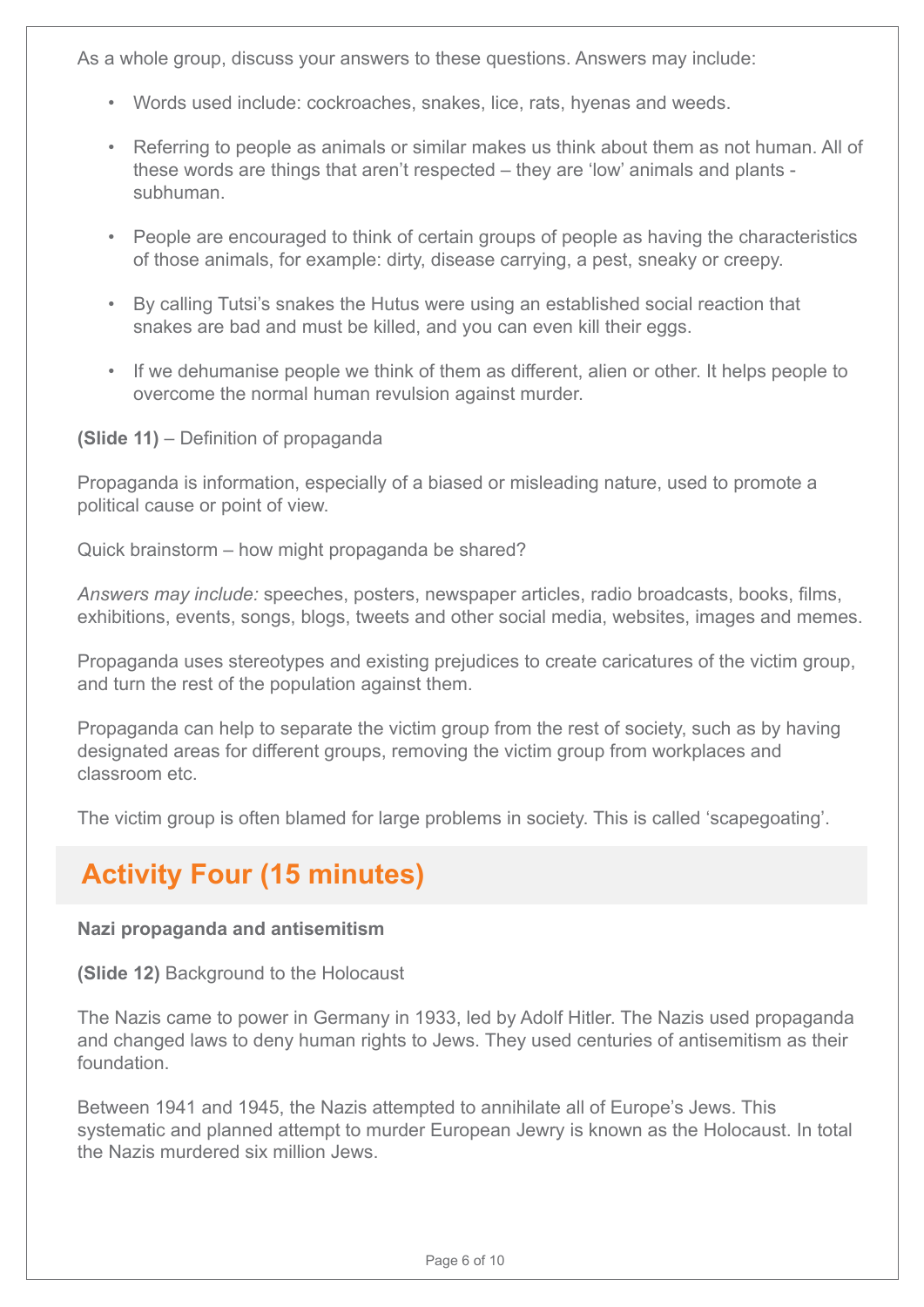**(Slide 13)** Nazi Propaganda posters

Hand out the differentiated Nazi propaganda worksheets (provided at the end of this lesson plan).

Each version studies the same three posters, so mixed ability groups can answer different questions, and still be able to discuss the posters together. Students can go through these sheets individually, in small groups, or as a whole class.

Ask students to study the images in their groups and answer the questions on the sheets.

## **Differentiation**

**A = Lower ability:** This worksheet focuses on the content of the posters and students analysing what they can see. No background knowledge required.

**B = Medium ability:** This worksheet provides definitions of more complicated terms and the questions lead students to analyse the images.

**C = Higher ability:** This worksheet leads students to analyse the impact of the posters and why the Nazis are using the techniques shown. Suitable for students with some background knowledge of the Holocaust.

## **Activity Five (10 minutes)**

**Who else was discriminated against by the Nazis?**

**(Slide 14)** Classification badges

Talk students through the image of the badges, which shows how the Nazis labelled different groups in large concentration camps.

This, along with assigning and tattooing numbers, further served to remove the prisoners' humanity by taking away their individuality.

The Nazis required Jews to wear the yellow Star of David, or similar symbol, not only in the camps but throughout most of Nazi-occupied Europe.

**(Slides 15-20)** – Whole group activity

Based on the badges you have just looked at, talk the whole group through each slide and ask them to say who they now know the Nazis targeted, and who else they think was persecuted.

Are any of these groups discriminated against today in the UK?

Please note we have highlighted those groups who still face discrimination. This is not the same as state-sponsored discrimination perpetrated by the Nazis, but is still damaging.

This activity could also be done in pairs.

For more information on any of these groups, please see **[hmd.org.uk](http://hmd.org.uk)**

Page 7 of 10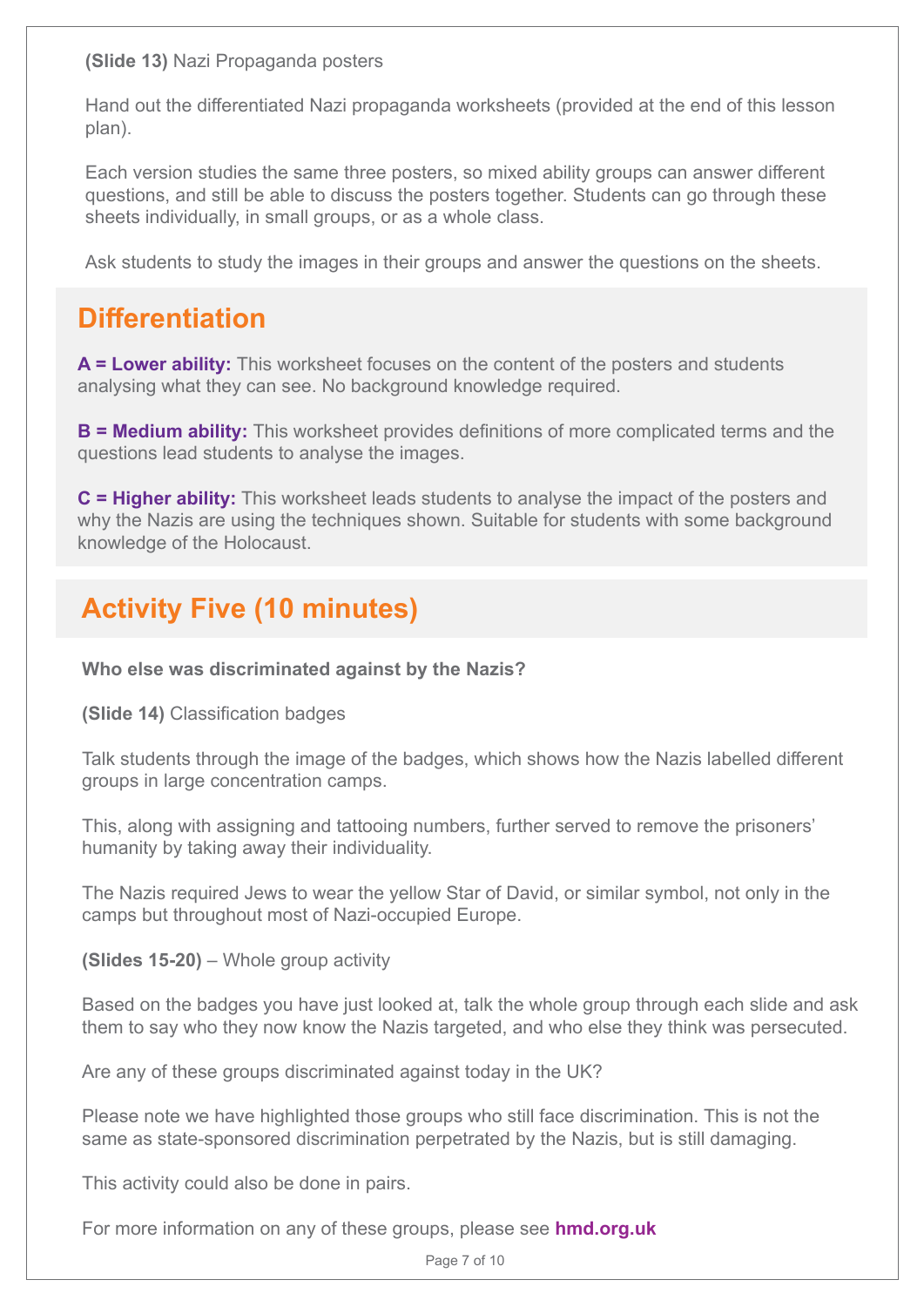## **Activity Six (15 minutes)**

#### **Discrimination today**

#### **(Slide 21)** Anti-Muslim hate case study

As we have seen, many types of discrimination still exist in the UK today. The latest figures published by the Home Office for 2015 to 2016 show that there has been a rise in all categories of hate crime recorded. Over the past few years, hate crimes against the Muslim community have been rapidly rising.

- **1.** Read and discuss the definition of anti-Muslim hate from Tell MAMA on the slide.
- **2.** Ask the class: What does it mean to be 'perceived' as Muslim (linking back to stereotypes and assumptions.)
- **3.** Read and discuss the case study from Ash Siddique on the slide.

#### **(Slide 22)** - Questions

Divide the students into small groups, to discuss the questions on the slide.

#### *Answers may include:*

- **1.** Other Muslims may feel upset, intimidated, scared or angry.
- **2.** Verbal abuse can psychologically harm people, and make people scared to be visibly identifiable as Muslim.
- **3.** If you witness hatred or abuse you can report it.
- **4.** Women may be more easily identifiable as Muslim than men if they are wearing a headscarf or similar attire. Women are often stereotyped to be weaker than men so it may be assumed that they will not defend themselves or report the abuse. Women are generally more at risk of public abuse due to sexism in society.

**(Slide 23)** Antisemitism online *(please note this slide includes potentially upsetting examples)*

Antisemitism is not just something historical, it still exists today.

The Community Security Trust (CST) is an organisation that measures and records antisemitism in the UK. People can report incidents of antisemitism to CST when they see and hear them.

In the first six months of 2017, CST recorded 767 antisemitic incidents, which was a 30% increase from the same period the year before. This is the highest total amount of antisemitic incidents CST has recorded for the January to June six month period.

80 of these were violent antisemitic assaults - again, the highest number of violent assaults CST has ever recorded for the January to June period.

The majority of these incidents are happening in London and Manchester - major cities with the largest Jewish communities in the UK.

**More information about CST and full copies of their reports on antisemitism in the UK today can be found at: [cst.org.uk](http://cst.org.uk)**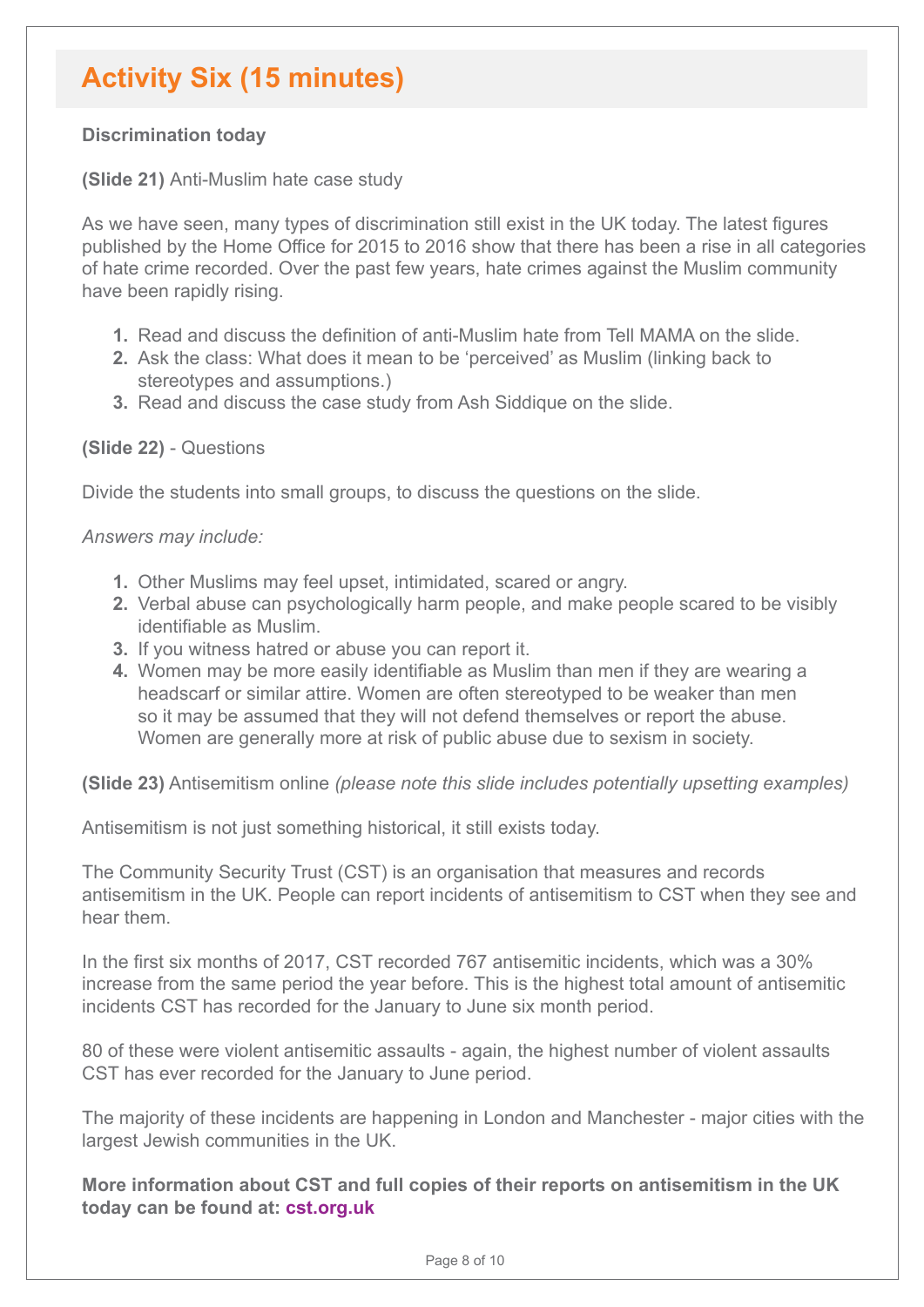**Social media** has become a method for some people to harass, abuse and threaten Jewish public figures and institutions, such as Jewish schools or places of prayer (synagogues.)

19% of the total incidents recorded in January to June 2017 involved social media, which was an increase from the same period the year before.

#### **(Slide 24)** Questions

Discuss the first two questions about the examples of online antisemitism as a whole group.

- Some students may find these images shocking and scary. Give students a chance to talk about this.
- Some students may not be shocked by them. Discuss why this might be. We are used to what Facebook events look like so the aesthetic is familiar. How might Jewish people feel when seeing these?
- Discuss the fact that the perpetrators' aim is to shock and scare people. The event may not have been real, but it was designed to gain attention from the media and go viral.

Ask students to discuss questions 3 and 4 in small groups.

*Answers may include:* 

Question 3:

- Online hatred can spread very quickly.
- You don't always know who is sending it.
- The abuser can remain anonymous behind a social media profile and disguise their identity easily.
- The abuser can motivate other people to be abusive.
- They may be able to find out more information about people online and then abuse them in real life.
- Victims of online abuse can experience severe psychological impacts.

Question 4:

- Each social media channel has a way of reporting inappropriate content.
- Click on the image/ tweet and click report and then screenshot it. If it's on Instagram, screenshot it and report it.
- Additionally, you can send screenshots to an organisation (shown at the end of presentation) that works to counter hate crime against the group being targeted and they will apply pressure to the social media site to take it down.

#### **Quick poll:**

- Ask all students to raise their hands.
- Ask them to keep their hand up if they have any social media accounts.
- Ask them to keep their hand up if they have ever seen any kind of discrimination or abuse on social media.
- Ask them to keep their hand up if they reported it.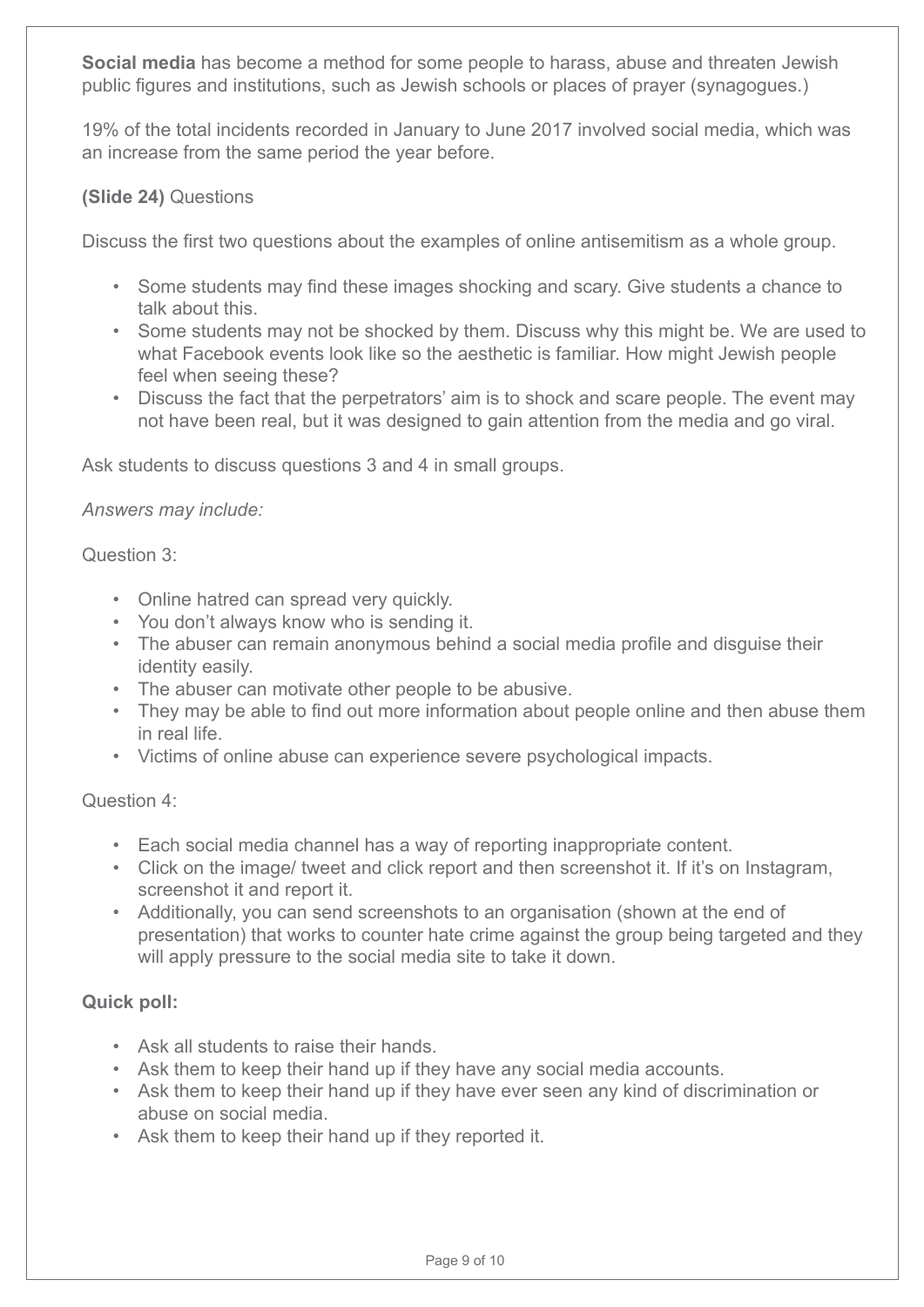**(Slide 25)** Reporting hate and discrimination

**Teachers may want to print this slide out as a poster for the classroom after the workshop so students know where to find the information if they need it.**

Ask your students:

Why is it important for us to report any kind of discrimination/ hate crime that we may see or experience?

*Answers may include:* 

- To try and catch the perpetrator so it doesn't happen again.
- To send a clear message that discrimination is unacceptable.
- To gain justice.
- For a victim to be able to have access to support if needed.
- So that the Government can get statistics to be aware of issues and try and make changes (for example more police in certain areas or more awareness for law enforcers).
- To produce accurate statistics to demonstrate what is happening and raise awareness of ongoing issues that need to be tackled.

Talk through the different ways to report hate and discrimination if you witness or experience it. Give students the following additional information:

- You can report it on the phone or online and can also report anonymously.
- Hate crime does not have to be directed toward you for you to report it.
- All these organisations have strong links with the police and will do something about it.
- They also have links with social media platforms, so can put pressure on them to take down any discriminatory material.

**(Slide 26)** Plenary

Ask students to reflect on the following questions:

- What is one thing you have learnt from this session?
- Is there anything that we discussed that you want to learn more about?
- What positive action can you do after learning about discrimination?



This resource was produced in partnership with **Stand Up! Education Against Discrimination** Find out more: **[standupeducation.org](http://standupeducation.org)**

Page 10 of 10

# Find out more... Holocaust Memorial Day Trust: **[hmd.org.uk](http://hmd.org.uk)**

Order an activity pack or resources: **[hmd.org.uk/activitypack](http://hmd.org.uk/activitypack)** Resources for educators: **[hmd.org.uk/educators](http://hmd.org.uk/educators)**

**[hmd.org.uk](http://hmd.org.uk) enquiries@hmd.org.uk** 020 7785 7029



nmd.uk<br>
<br> **i** @holocaustmemorialdavtrust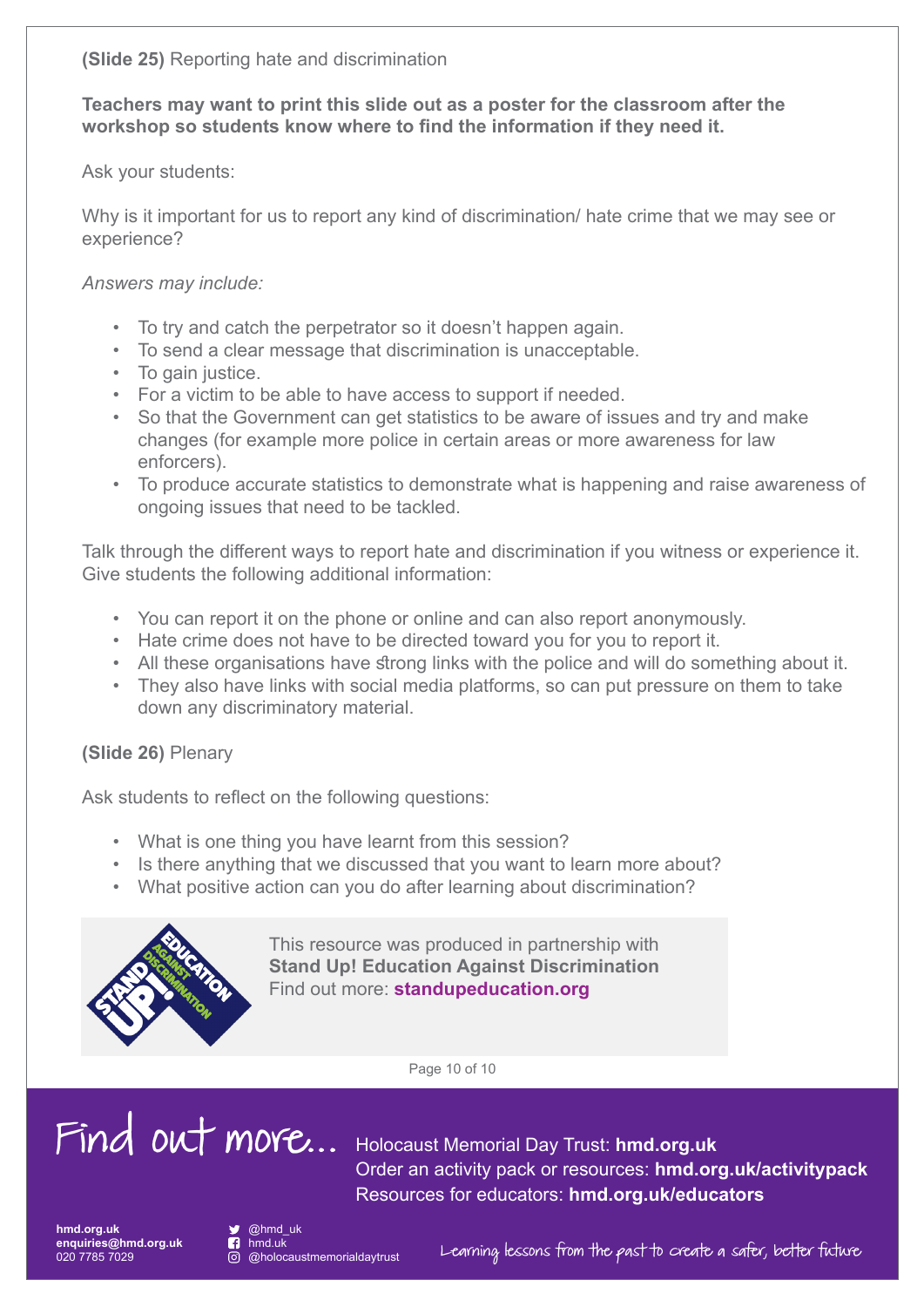## **JO INGABIRE - EASY TO READ LIFE STORY**





#### **Key words**

**Rwanda:** A small country in central Africa.

**Government:** A group of people who run a country making laws and rules.

**Cockroach:** A type of insect.

**Genocide:** When a group of people are killed because of who they are, for example because of their religion or the group they belong to.

Jo Ingabire was born in 1989 in **Rwanda**. Jo, her mother, father, and five siblings were very close to their neighbours. The children all played together in the mango and avocado trees at the end of the road.

There were two different communities of people in Rwanda, called Hutu and Tutsi, but they all lived together.

One day, when she was five years old, Jo's school teacher asked the class to stand with Tutsis on one side of the classroom and Hutus on the other. Jo's parents told her to pretend she was a Hutu, even though she was a Tutsi.

Fighting was starting to happen between the Hutus and the Tutsis. A radio station, set up by the Hutu **government**, said bad things about the Tutsis. It called them **cockroaches**, snakes, lice, rats, hyenas and weeds and played anti-Tutsi songs. Snakes are a danger in Rwanda, and children are taught to kill them and smash their eggs.

Jo's parents were scared and the family moved their mattresses into the hallway to sleep, and put boards over their windows.

On 6 April 1994, the plane carrying the Hutu President of Rwanda was shot down. It was not clear who was responsible, but the government immediately blamed the Tutsi people.

The government gave the Hutu people weapons, and told them to kill all the Tutsi people. When a government tries to kill a whole group of people because of who they are, this is called **genocide**.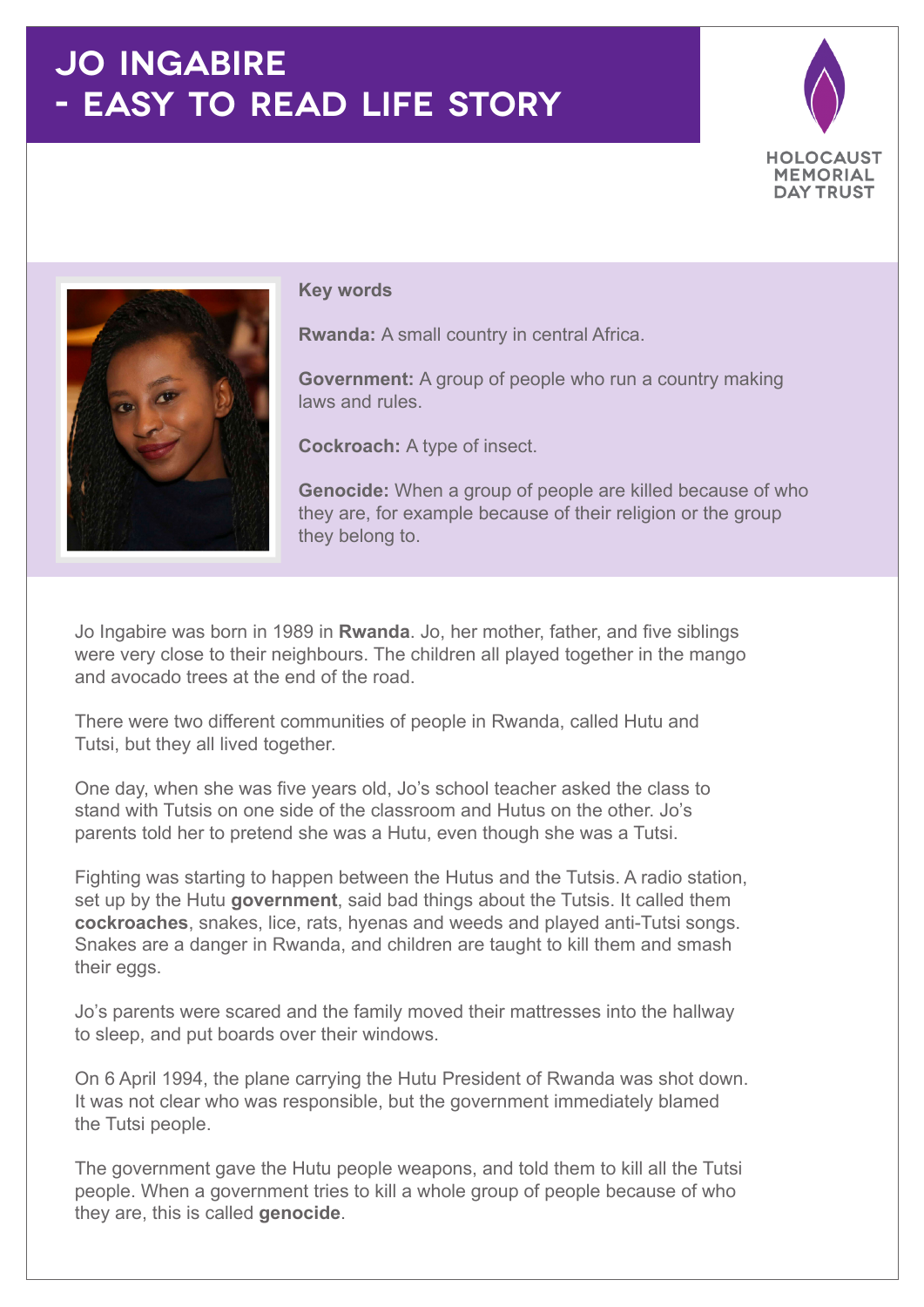This is what Jo's parents had been scared of, but there was nothing they could do.

On 9 April, six policemen knocked on their door and shot at them with guns. They thought they had killed everyone. Jo's father, brother and two sisters were killed.

Jo, her mother, brother and sister were still alive, but they had been hurt. Only one of their neighbours came to help them. A 14-year-old Hutu girl, who wanted to be a nurse, secretly brought them food and medicine.

Jo and her family had to hide in a locked room in the house and be very quiet so that they would not be found.

Finally, Jo's uncle was able to get them out of the city, and they hid on his farm. The genocide went on for 100 days, and 1 million people were killed.

Jo was lucky to survive. Lots of her family and friends had been killed. Her wounds healed, but she has scars and was left feeling scared and shocked. She had nightmares for many years after.

It was dangerous for Jo's family to stay in Rwanda after the genocide so Jo went to boarding school in Uganda. When Jo was 13, she and her family moved to the UK.

Jo has found that writing helps her to cope with what happened to her. She writes about Rwanda. She works with a charity called Survivors Tribune to help other survivors to tell their stories. She is using the power of her words for good.

Find out more... Genocide in Rwanda: **[hmd.org.uk/rwanda](http://hmd.org.uk/rwanda)** Survivors Tribune: **[survivorstribune.org](http://www.survivorstribune.org/)** Other resources for educators: **[hmd.org.uk/educators](http://hmd.org.uk/educators)**

**hmd.org.uk enquiries@hmd.org.uk** 020 7785 7029

 @hmd\_uk **R** hmd.uk

@holocaustmemorialdaytrust Learning lessons from the past to create a safer, better future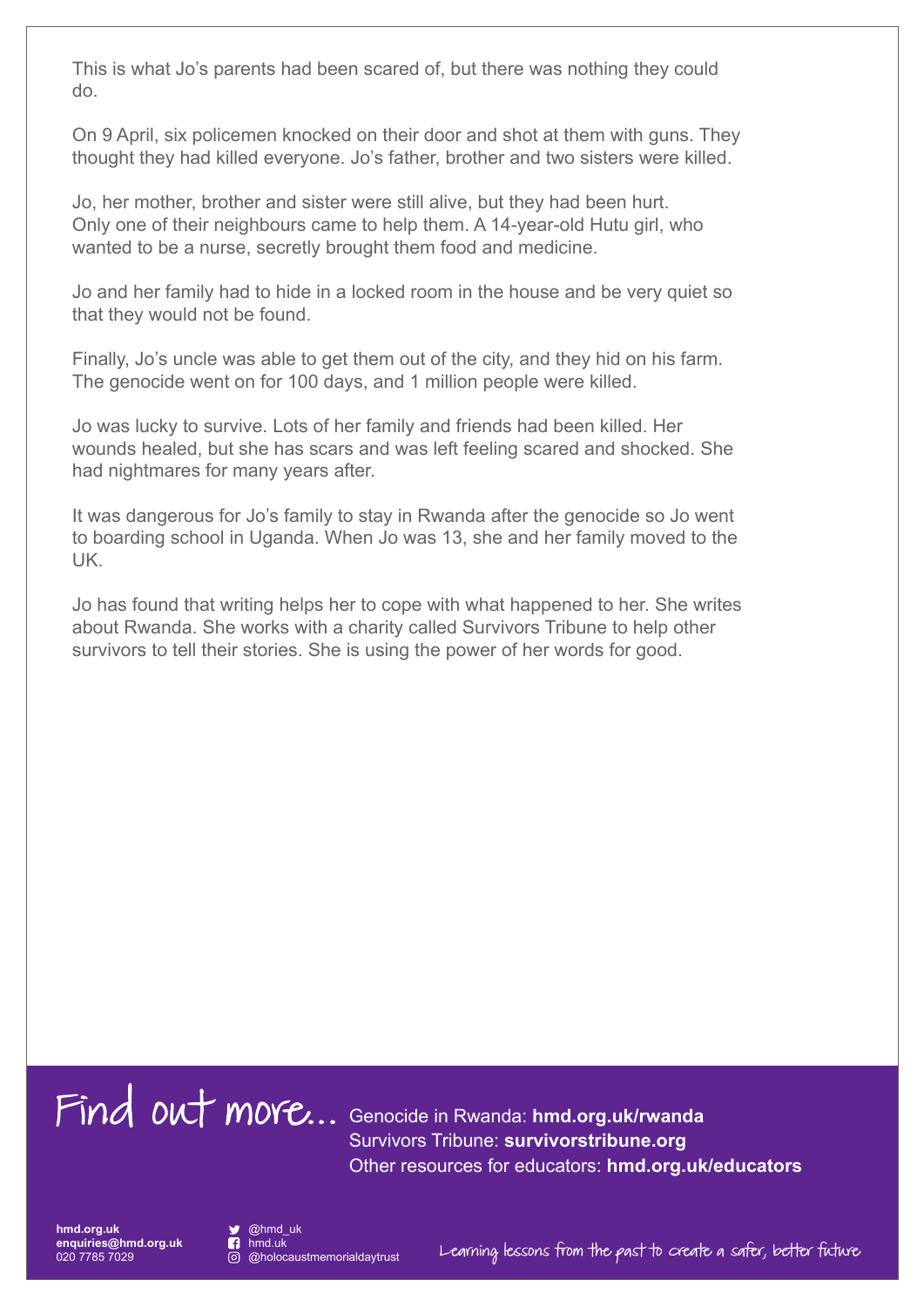## **JO INGABIRE**

**Jo was five years old when her family were murdered in their home in Kigali by their neighbours who were influenced by propaganda. Lucky to survive with multiple gunshot wounds, she hid for the 100 days of genocide in Rwanda with her mother. Today, she is using the power of words to share the stories of those affected by the genocide.**





'I look forward to being part of a generation that is creating an honest, creative culture through the written word that is distinctly Rwandan and accessible and open to friends of Rwanda.'

Jo Ingabire was born in 1989 in Kigali, the capital city of Rwanda. She had a happy early childhood with her mother, father and five siblings. Neighbours, in Jo's community, were akin to family. Parents would look after each other's children and many were close friends. The children spent their days playing together in the mango and avocado trees at the end of the red dirt track road. When she was five years old, Jo's school teacher asked the class to separate, with Tutsis on one side of the classroom and Hutus on the other - the two main ethnic groups in Rwanda. When she told her parents, they asked her to pretend that she was a Hutu for her own safety. From this point, her family became more cautious and often stayed at home as they began to fear leaving the house.

It was 1994, and tension between Hutus and Tutsis, had been escalating for many years. A radio station supported by the Hutu government was set up with the purpose of spreading propaganda and dehumanising Tutsis, labelling them as 'cockroaches' and playing anti-Tutsi songs. Jo and her family moved their mattresses into the hallway of their home and boarded their windows, whilst her brothers took turns keeping watch.

On 6 April, the plane carrying the Hutu President of Rwanda was shot down. Although it was unclear who was responsible, the blame was placed with Tutsis, and violence broke out against Tutsis and moderate Hutus across the country. The government provided weapons and encouraged civilians to murder their Tutsi friends and neighbours. This was the first of 100 days of genocide, during which around one million people were murdered.

On 9 April, six men from the local police station knocked at the door of Jo's home. They gathered the family together and shot indiscriminately until they thought everyone was dead. Jo's father, brother and two sisters were murdered in front of her. Jo, her mother and two other siblings each suffered multiple gunshot wounds. She was shocked to find that only one of their neighbours came to their aid - a 14-year-old Hutu girl. She bravely attended to Jo's injuries while her mother covered her mouth to muffle her screams.

They would later discover that her father's godsons - her brother's best friends - were the ones who went to the police and reminded them that the family were Tutsi. Friends and neighbours had been turned against each other, largely through the power of propaganda – the power of words to spread hatred and divide communities.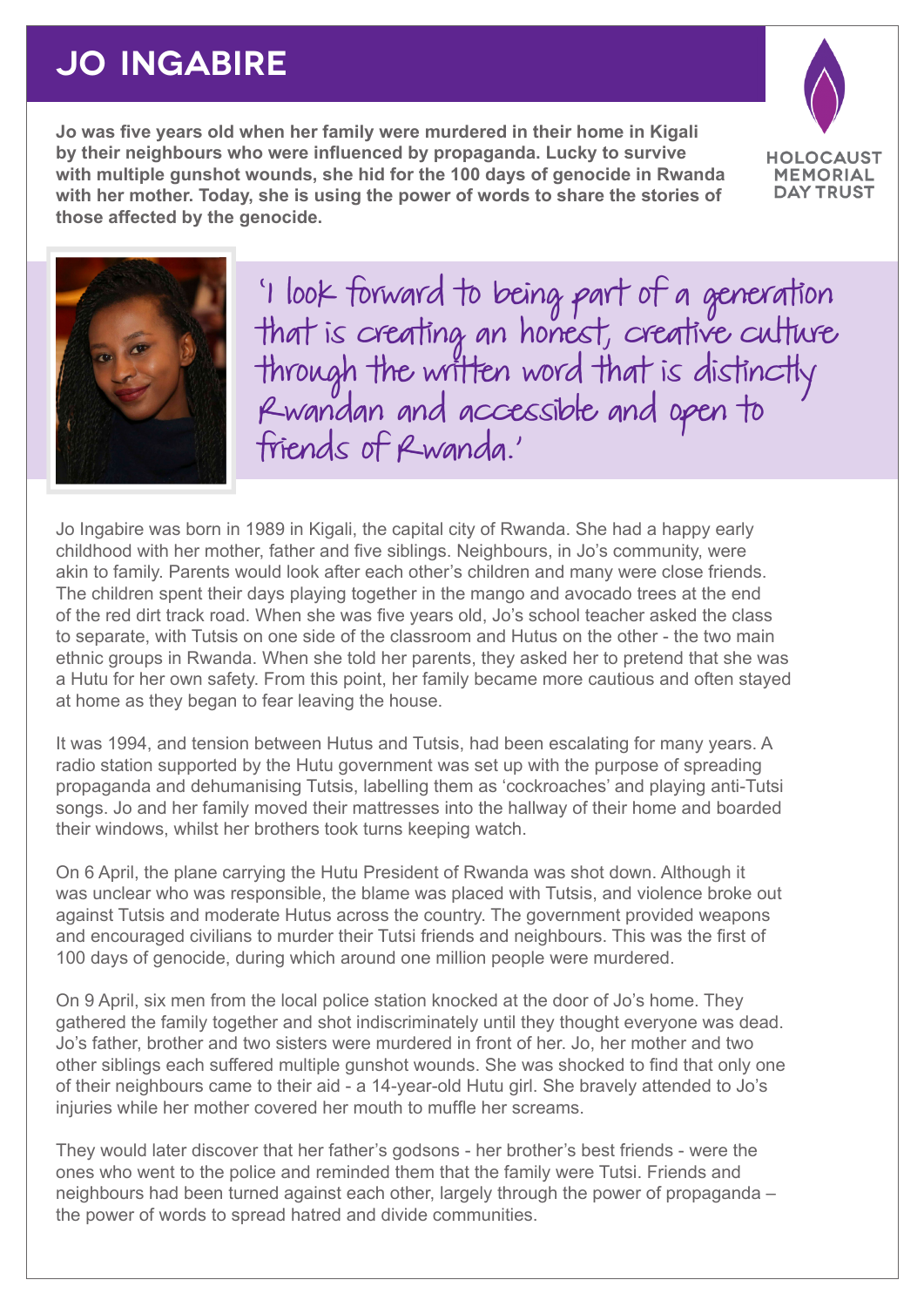Jo's brother and sister hid with the Rwandan Patriotic Front (RPF) whilst Jo and her mother stayed in their neighbourhood. They moved between houses quickly, as all of their neighbours were too scared to hide them for very long. Eventually, neighbours refused to take them in, and Jo and her mother went back to their home to hide. They stayed in a separate, self-contained part of the house behind a locked door, where her neighbour delivered stolen medical supplies and food to them. From there, they listened to the people who had murdered their family now using their home as a rest stop between their attacks on other Tutsis.

Jo and her mother were eventually able to escape to the countryside with her uncle, who was working for a Hutu official, which granted him protection. For the remaining days of the genocide, they hid at her uncle's farm, spending most of their time underground until the RPF approached. This was a particularly dangerous time, as the perpetrators were desperate to kill any remaining survivors who would be able to give testimony about their crimes. Jo, who could not walk due to the gunshot wounds in her legs, was carried to the safety of the RPF lines. The genocide officially ended 100 days after it had begun, on 17 July 1994.

In addition to losing half of her immediate family, Jo lost grandparents, aunts, uncles, nieces and nephews. She was lucky to survive, but still bears the physical and mental scars which remind her of the hatred she witnessed. The remaining members of the family returned to their home, but soon moved out as Jo's mother could not afford to pay for the family home without her husband. She sent Jo's brother and sister to boarding schools, so they would have a better chance of survival if anything similar were to happen again.

After the genocide ended, violence and tension continued in Rwanda. Just a few years later, Jo's school was broken into by armed men who held her and her classmates hostage. As a result, her mother sent her to boarding school in Uganda. Still a child, Jo found herself adapting to a different culture, away from her home and her family. When she was 13, she experienced this again when she moved to the UK with her mother.

As a teenager, Jo struggled to come to terms with the trauma she had been suppressing. She suffered from nightmares and flashbacks. Eventually, Jo began to process and deal with the trauma from her past. As part of this process, she decided to return to Kigali. She found a different Rwanda to the place of her childhood. Instead of violence and division, she found a country which was rebuilding and confronting its past.

Jo found that writing helped her to process her experiences. What began as a personal tool for recovery has grown into a greater ambition to reclaim and explore Rwandan culture and literature. She says: 'Writing is really important to me. The Tutsi story had only been told through Hutu propaganda. Now, we are reclaiming our narrative'. Words, Jo says, played a huge role in the genocide. Rwandan culture was typically shaped around oral tradition, rather than the written word. The government knew this, so radio became a vital tool to spread propaganda. Violence towards the Tutsis was normalised by the damaging rhetoric that Rwandans heard every day through their radios. This language permeated everyday life to the extent that perpetrators felt they were not killing their friends and neighbours, but simply exterminating 'cockroaches'.

Today, Jo is using the power of words for good with Survivors Tribune, a charity supporting survivors of genocide to share their testimonies. She is leading a campaign to collect and share 100 stories to commemorate the 100 days of genocide in Rwanda.



**hmd.org.uk hmd.org.uk enquiries@hmd.org.uk enquiries@hmd.org.uk** 020 7785 7029 020 7785 7029

 @hmd\_uk @hmd\_uk hmd.uk hmd.uk

Survivors Tribune: **[survivorstribune.org](http://survivorstribune.org)**

@holocaustmemorialdaytrust

Learning lessons from the past to create a safer better future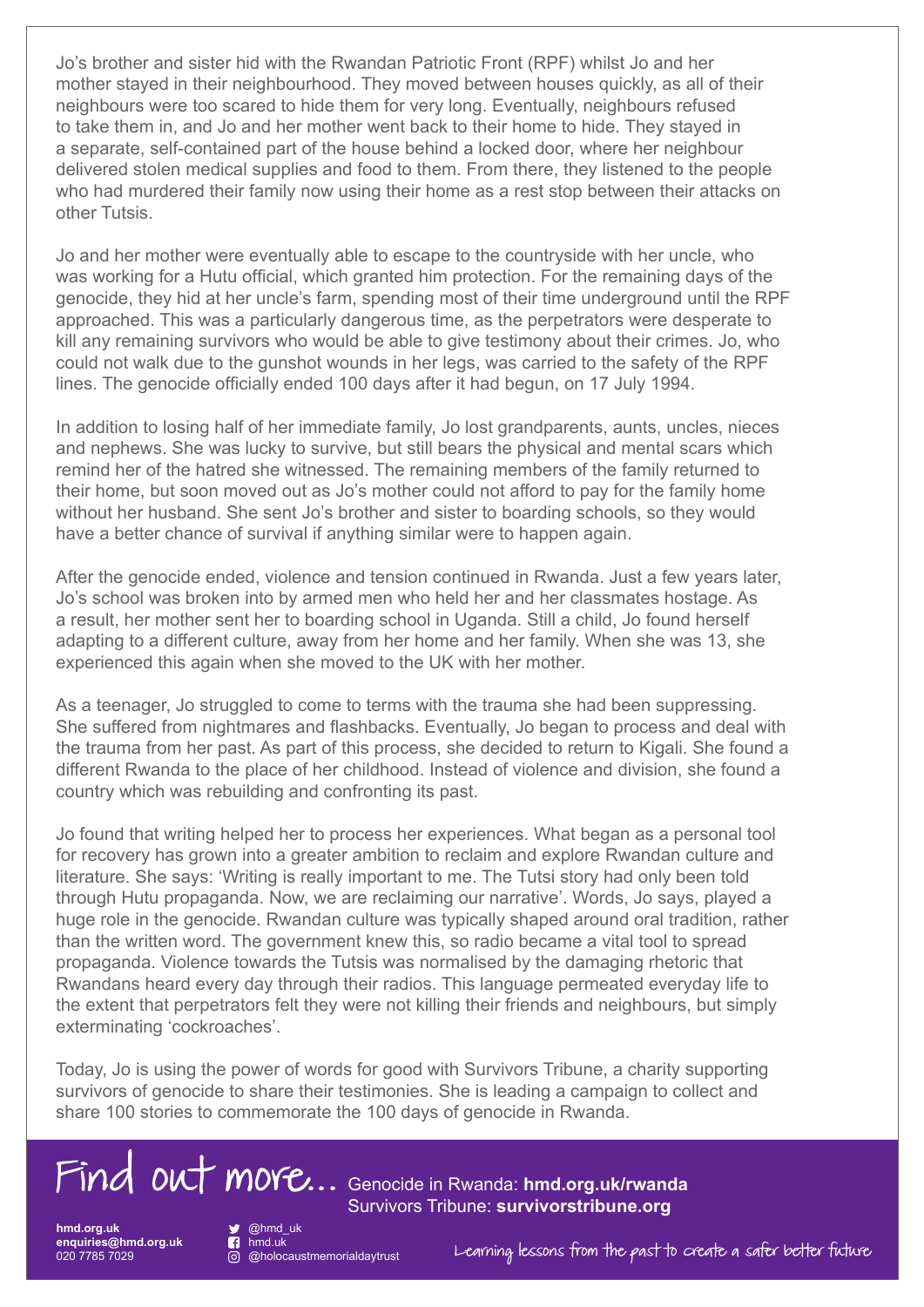## **NAZI PROPAGANDA POSTERS**





**Translation:** He is responsible for the war! (Jude = Jew)

#### **Context:**

Poster created in 1943.

By Hans Schweitzer (Mjölnir). From Library of Congress Prints and Photographs Division Washington, D.C. 20540 USA





## **2.** Wir packen zu!



Die Hitlerjugend schlägt vor:

### "Sett fie raus!"

**Translation:** We are packing you away!

The Hitler Youth suggests: "Get out!"

#### **Context:**

Hitler Youth poster, demanding to expel Jewish students and teachers in 1935.

#### **Translation:**  Jews are lice and typhus

**Context:**  Propaganda from Nazi-occupied Poland, written in Polish, in 1942

German propaganda ministry, PROMI (de:Propagandaministerium) [Public domain], via Wikimedia Commons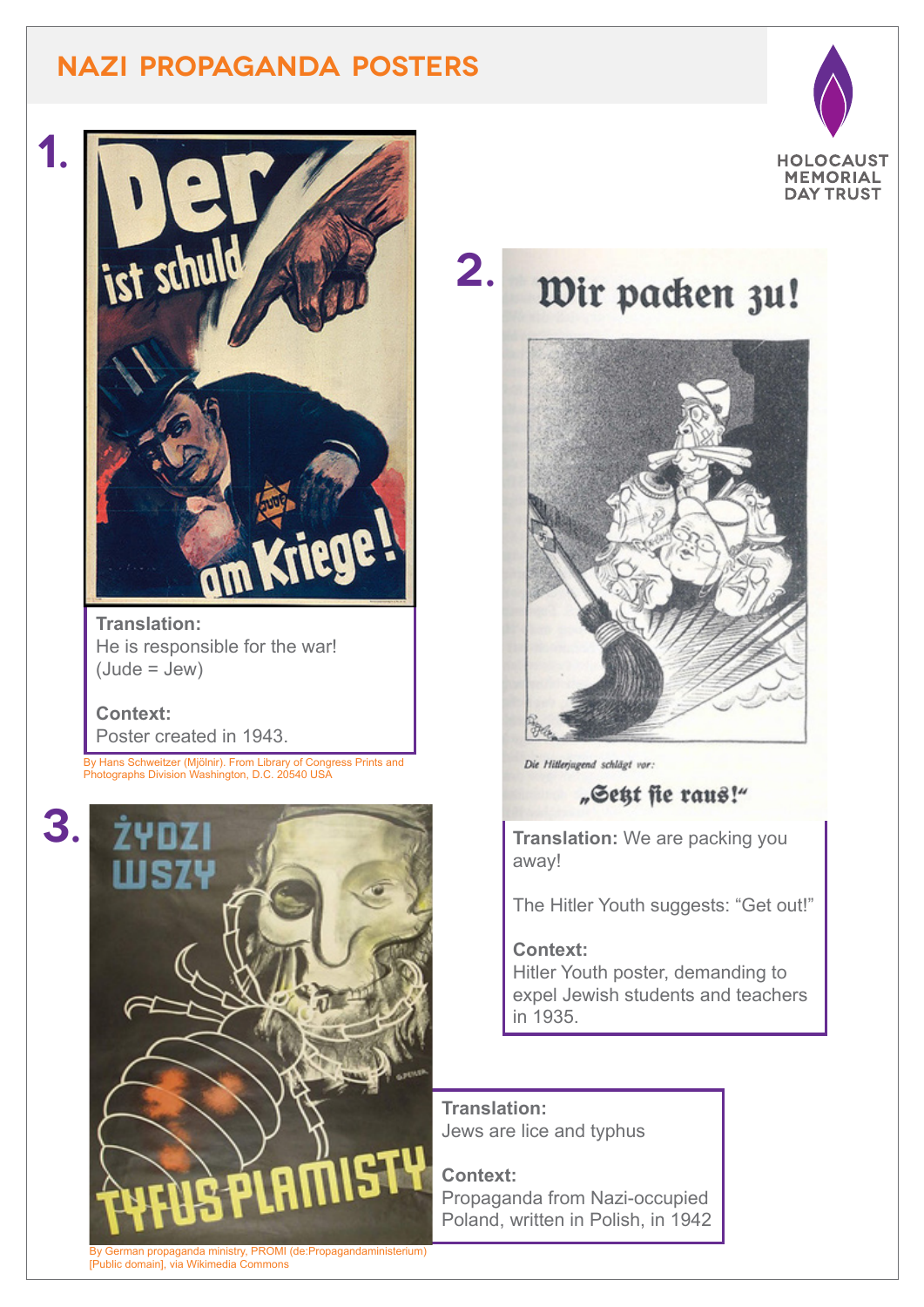## **QUESTIONS - A**

There are three different propaganda techniques shown in the posters here. Write the poster number (1, 2 or 3) next to the technique you think they are using:



**Comparing people to subhuman animals and things**

**Blaming a group of people for a problem in society**

**Separating groups of people from each other**

| <b>Question:</b>                                                                                    | Answer: |
|-----------------------------------------------------------------------------------------------------|---------|
| How does poster one make Jewish<br>people look bad?                                                 |         |
| Whose hand do you think is shown<br>pointing?                                                       |         |
|                                                                                                     |         |
| In poster two, people are being<br>swept away. Why is this image<br>powerful?                       |         |
| In poster three, Jews are compared<br>to insects and diseases. Why do the<br>Nazis want to do this? |         |

#### **Glossary:**

**Stereotypes:** Oversimplified image or idea of a type of person. Characteristics, real or imagined, are assigned to a whole group of people.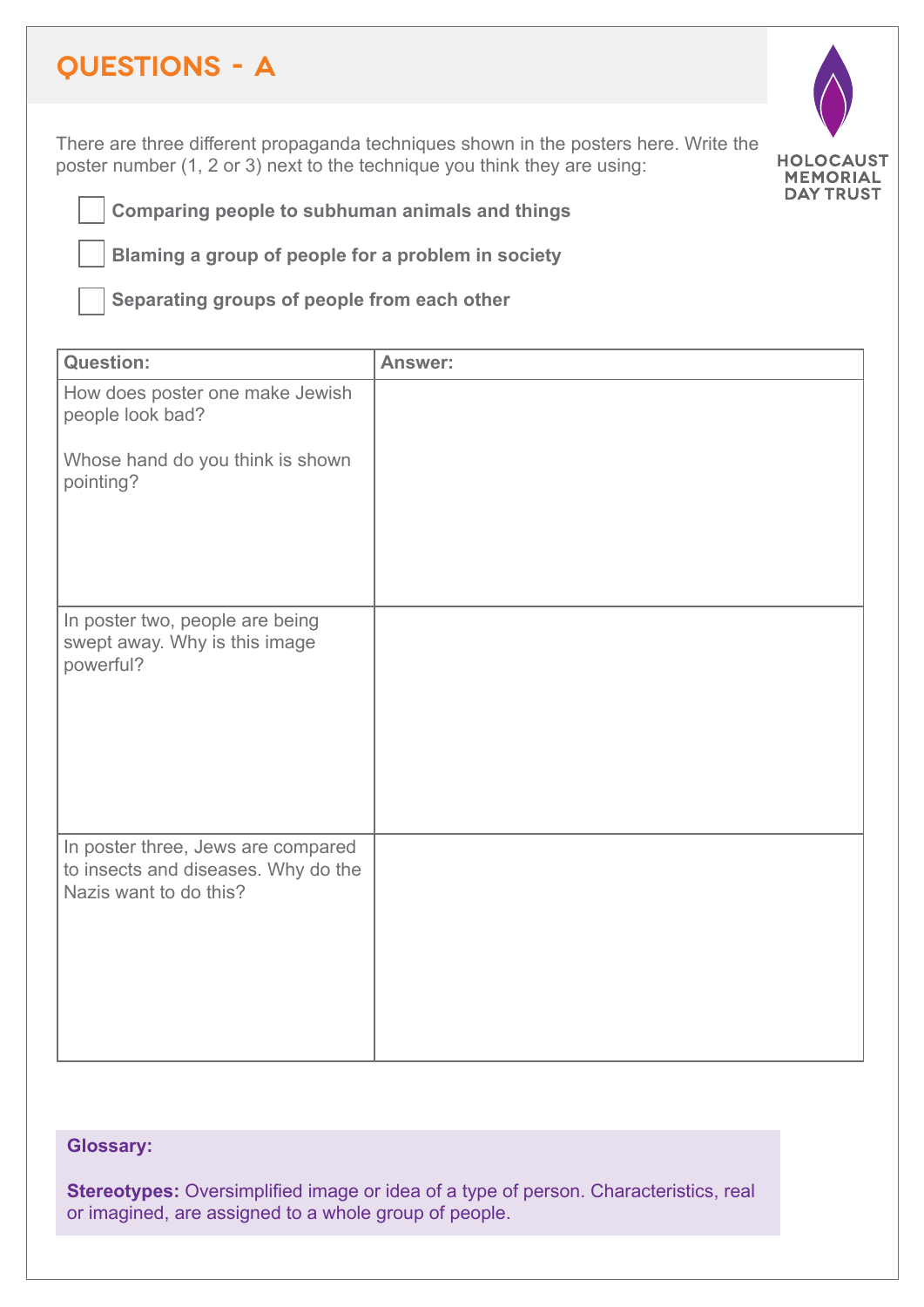## **QUESTIONS - B**

There are three different propaganda techniques shown in the posters here. Write the poster number (1, 2 or 3) next to the technique you think they are using:



**Dehumanisation** (Likening people to subhuman animals or things)

**Scapegoating** (Blaming a group of people for a problem in society)

**Segregation** (Making laws that separate groups of people from each other, denying people their rights)

| <b>Question:</b>                                   | <b>Answer:</b> |  |
|----------------------------------------------------|----------------|--|
| How are Jews represented in these<br>images?       |                |  |
| What is similar in these three<br>images?          |                |  |
| How are stereotypes used in these<br>three images? |                |  |
| Why would the Nazis choose the following imagery?  |                |  |
| <b>Broom</b>                                       |                |  |
| Lice                                               |                |  |
| <b>Typhus</b>                                      |                |  |

#### **Glossary:**

**Stereotypes:** Oversimplified image or idea of a type of person. Characteristics, real or imagined, are assigned to a whole group of people.